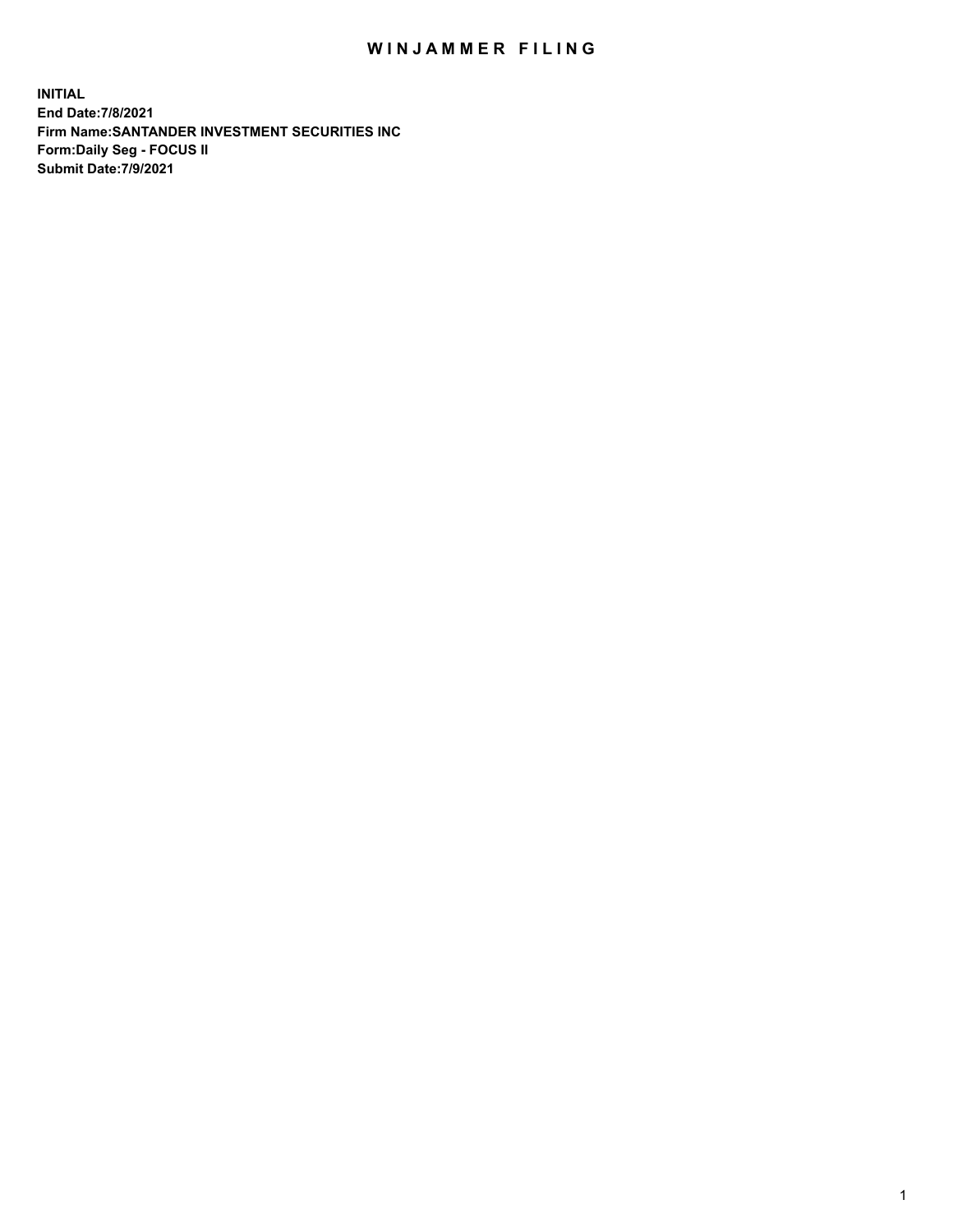**INITIAL End Date:7/8/2021 Firm Name:SANTANDER INVESTMENT SECURITIES INC Form:Daily Seg - FOCUS II Submit Date:7/9/2021 Daily Segregation - Cover Page**

| $-0.9$                                                                            |                                                      |
|-----------------------------------------------------------------------------------|------------------------------------------------------|
| Name of Company                                                                   | <b>SANTANDER INVESTMENT</b><br><b>SECURITIES INC</b> |
| <b>Contact Name</b>                                                               | <b>Felix Munoz</b>                                   |
| <b>Contact Phone Number</b>                                                       | (212) 407-4594                                       |
| <b>Contact Email Address</b>                                                      | felix.munoz@santander.us                             |
| FCM's Customer Segregated Funds Residual Interest Target (choose one):            |                                                      |
| a. Minimum dollar amount: ; or                                                    | 70,000,000                                           |
| b. Minimum percentage of customer segregated funds required:% ; or                | $\underline{\mathbf{0}}$                             |
| c. Dollar amount range between: and; or                                           | 0 <sub>0</sub>                                       |
| d. Percentage range of customer segregated funds required between:% and%.         | 0 <sub>0</sub>                                       |
| FCM's Customer Secured Amount Funds Residual Interest Target (choose one):        |                                                      |
| a. Minimum dollar amount: ; or                                                    | $\frac{0}{0}$                                        |
| b. Minimum percentage of customer secured funds required:%; or                    |                                                      |
| c. Dollar amount range between: and; or                                           | 0 <sub>0</sub>                                       |
| d. Percentage range of customer secured funds required between:% and%.            | 0 <sub>0</sub>                                       |
| FCM's Cleared Swaps Customer Collateral Residual Interest Target (choose one):    |                                                      |
| a. Minimum dollar amount: ; or                                                    | <u>0</u>                                             |
| b. Minimum percentage of cleared swaps customer collateral required:% ; or        | $\underline{\mathbf{0}}$                             |
| c. Dollar amount range between: and; or                                           | 0 <sub>0</sub>                                       |
| d. Percentage range of cleared swaps customer collateral required between:% and%. | 0 <sub>0</sub>                                       |

Attach supporting documents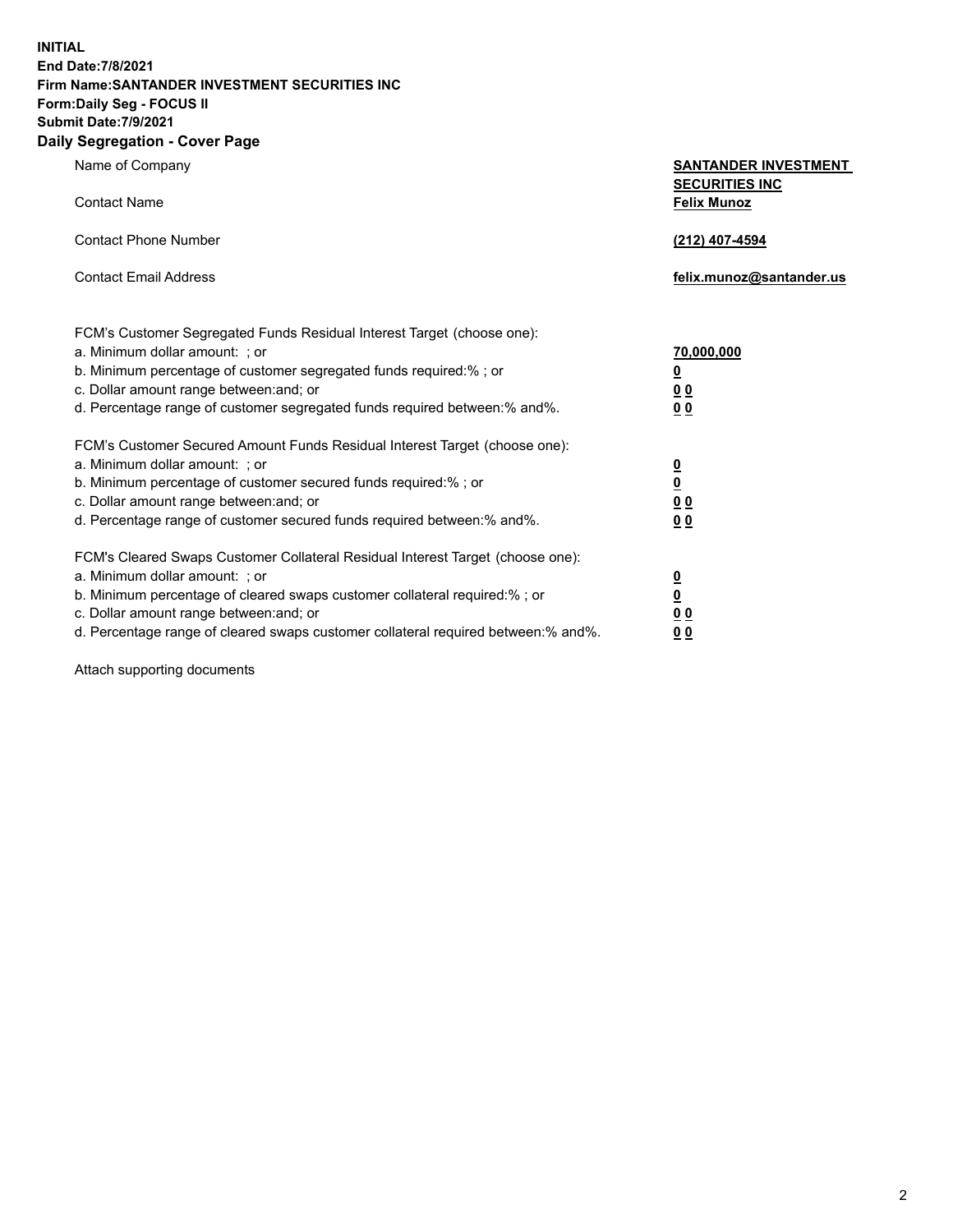## **INITIAL End Date:7/8/2021 Firm Name:SANTANDER INVESTMENT SECURITIES INC Form:Daily Seg - FOCUS II Submit Date:7/9/2021 Daily Segregation - Secured Amounts** Foreign Futures and Foreign Options Secured Amounts Amount required to be set aside pursuant to law, rule or regulation of a foreign government or a rule of a self-regulatory organization authorized thereunder

| $\mathbf 1$ . | Net ledger balance - Foreign Futures and Foreign Option Trading - All Customers             |                   |  |
|---------------|---------------------------------------------------------------------------------------------|-------------------|--|
|               | A. Cash                                                                                     | $0$ [7315]        |  |
|               | B. Securities (at market)                                                                   | $0$ [7317]        |  |
| 2.            | Net unrealized profit (loss) in open futures contracts traded on a foreign board of trade   | $0$ [7325]        |  |
| 3.            | Exchange traded options                                                                     |                   |  |
|               | a. Market value of open option contracts purchased on a foreign board of trade              | $0$ [7335]        |  |
|               | b. Market value of open contracts granted (sold) on a foreign board of trade                | $0$ [7337]        |  |
| 4.            | Net equity (deficit) (add lines 1. 2. and 3.)                                               | $0$ [7345]        |  |
| 5.            | Account liquidating to a deficit and account with a debit balances - gross amount           | $0$ [7351]        |  |
|               | Less: amount offset by customer owned securities                                            | 0 [7352] 0 [7354] |  |
| 6.            | Amount required to be set aside as the secured amount - Net Liquidating Equity              | $0$ [7355]        |  |
|               | Method (add lines 4 and 5)                                                                  |                   |  |
| 7.            | Greater of amount required to be set aside pursuant to foreign jurisdiction (above) or line | $0$ [7360]        |  |
|               | 6.                                                                                          |                   |  |
|               | FUNDS DEPOSITED IN SEPARATE REGULATION 30.7 ACCOUNTS                                        |                   |  |
| 1.            | Cash in banks                                                                               |                   |  |
|               | A. Banks located in the United States                                                       | $0$ [7500]        |  |
|               | B. Other banks qualified under Regulation 30.7                                              | 0 [7520] 0 [7530] |  |
| 2.            | Securities                                                                                  |                   |  |
|               | A. In safekeeping with banks located in the United States                                   | $0$ [7540]        |  |
|               | B. In safekeeping with other banks qualified under Regulation 30.7                          | 0 [7560] 0 [7570] |  |
| 3.            | Equities with registered futures commission merchants                                       |                   |  |
|               | A. Cash                                                                                     | $0$ [7580]        |  |
|               | <b>B.</b> Securities                                                                        | $0$ [7590]        |  |
|               | C. Unrealized gain (loss) on open futures contracts                                         | $0$ [7600]        |  |
|               | D. Value of long option contracts                                                           | $0$ [7610]        |  |
|               | E. Value of short option contracts                                                          | 0 [7615] 0 [7620] |  |
| 4.            | Amounts held by clearing organizations of foreign boards of trade                           |                   |  |
|               | A. Cash                                                                                     | $0$ [7640]        |  |
|               | <b>B.</b> Securities                                                                        | $0$ [7650]        |  |
|               | C. Amount due to (from) clearing organization - daily variation                             | $0$ [7660]        |  |
|               | D. Value of long option contracts                                                           | $0$ [7670]        |  |
|               | E. Value of short option contracts                                                          | 0 [7675] 0 [7680] |  |
| 5.            | Amounts held by members of foreign boards of trade                                          |                   |  |
|               | A. Cash                                                                                     | $0$ [7700]        |  |
|               | <b>B.</b> Securities                                                                        | $0$ [7710]        |  |
|               | C. Unrealized gain (loss) on open futures contracts                                         | $0$ [7720]        |  |
|               | D. Value of long option contracts                                                           | $0$ [7730]        |  |
|               | E. Value of short option contracts                                                          | 0 [7735] 0 [7740] |  |
| 6.            | Amounts with other depositories designated by a foreign board of trade                      | $0$ [7760]        |  |
| 7.            | Segregated funds on hand                                                                    | $0$ [7765]        |  |
| 8.            | Total funds in separate section 30.7 accounts                                               | $0$ [7770]        |  |
| 9.            | Excess (deficiency) Set Aside for Secured Amount (subtract line 7 Secured Statement         | $0$ [7380]        |  |
|               | Page 1 from Line 8)                                                                         |                   |  |
| 10.           | Management Target Amount for Excess funds in separate section 30.7 accounts                 | $0$ [7780]        |  |
| 11.           | Excess (deficiency) funds in separate 30.7 accounts over (under) Management Target          | $0$ [7785]        |  |

**0** [7305]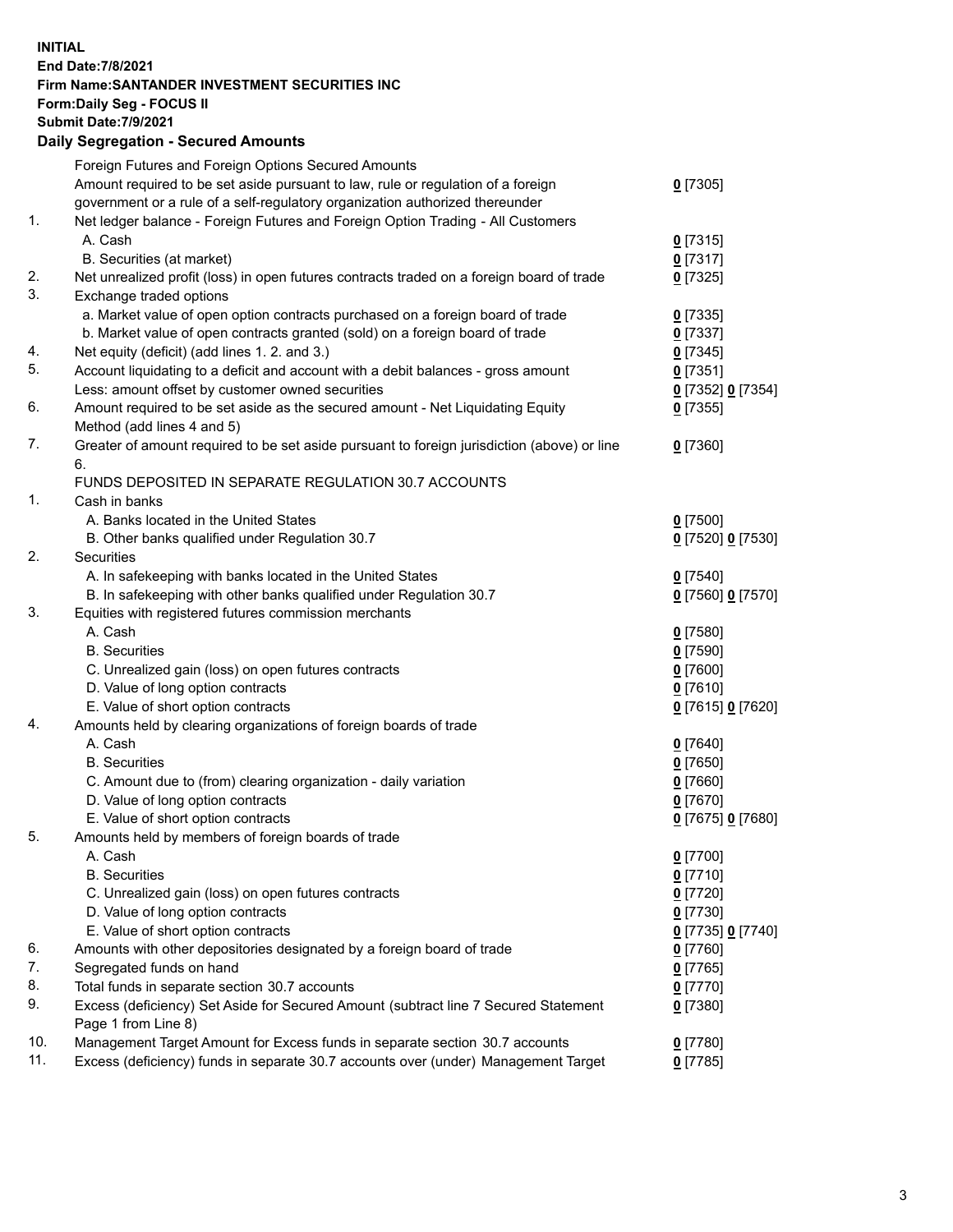| <b>INITIAL</b> |                                                                                                |                       |
|----------------|------------------------------------------------------------------------------------------------|-----------------------|
|                | <b>End Date: 7/8/2021</b>                                                                      |                       |
|                | Firm Name: SANTANDER INVESTMENT SECURITIES INC                                                 |                       |
|                | <b>Form:Daily Seg - FOCUS II</b>                                                               |                       |
|                | <b>Submit Date: 7/9/2021</b>                                                                   |                       |
|                | Daily Segregation - Segregation Statement                                                      |                       |
|                | SEGREGATION REQUIREMENTS(Section 4d(2) of the CEAct)                                           |                       |
| 1.             | Net ledger balance                                                                             |                       |
|                | A. Cash                                                                                        | 2,519,290,256 [7010]  |
|                | B. Securities (at market)                                                                      | $0$ [7020]            |
| 2.             | Net unrealized profit (loss) in open futures contracts traded on a contract market             | $-513,250,181$ [7030] |
| 3.             | Exchange traded options                                                                        |                       |
|                | A. Add market value of open option contracts purchased on a contract market                    | 38,404,185 [7032]     |
|                | B. Deduct market value of open option contracts granted (sold) on a contract market            | -44,426,743 [7033]    |
| 4.             | Net equity (deficit) (add lines 1, 2 and 3)                                                    | 2,000,017,517 [7040]  |
| 5.             | Accounts liquidating to a deficit and accounts with                                            |                       |
|                | debit balances - gross amount                                                                  | $0$ [7045]            |
|                | Less: amount offset by customer securities                                                     | 0 [7047] 0 [7050]     |
| 6.             | Amount required to be segregated (add lines 4 and 5)                                           | 2,000,017,517 [7060]  |
|                | FUNDS IN SEGREGATED ACCOUNTS                                                                   |                       |
| 7.             | Deposited in segregated funds bank accounts                                                    |                       |
|                | A. Cash                                                                                        | 235,777,735 [7070]    |
|                | B. Securities representing investments of customers' funds (at market)                         | $0$ [7080]            |
|                | C. Securities held for particular customers or option customers in lieu of cash (at            | $0$ [7090]            |
|                | market)                                                                                        |                       |
| 8.             | Margins on deposit with derivatives clearing organizations of contract markets                 |                       |
|                | A. Cash                                                                                        | 1,845,647,857 [7100]  |
|                | B. Securities representing investments of customers' funds (at market)                         | $0$ [7110]            |
|                | C. Securities held for particular customers or option customers in lieu of cash (at<br>market) | $0$ [7120]            |
| 9.             | Net settlement from (to) derivatives clearing organizations of contract markets                | $-3,125,042$ [7130]   |
| 10.            | Exchange traded options                                                                        |                       |
|                | A. Value of open long option contracts                                                         | 38,404,185 [7132]     |
|                | B. Value of open short option contracts                                                        | 44,426,743 [7133]     |
| 11.            | Net equities with other FCMs                                                                   |                       |
|                | A. Net liquidating equity                                                                      | $0$ [7140]            |
|                | B. Securities representing investments of customers' funds (at market)                         | $0$ [7160]            |
|                | C. Securities held for particular customers or option customers in lieu of cash (at            | $0$ [7170]            |
|                | market)                                                                                        |                       |
| 12.            | Segregated funds on hand                                                                       | $0$ [7150]            |
| 13.            | Total amount in segregation (add lines 7 through 12)                                           | 2,072,277,992 [7180]  |
| 14.            | Excess (deficiency) funds in segregation (subtract line 6 from line 13)                        | 72,260,475 [7190]     |
| 15.            | Management Target Amount for Excess funds in segregation                                       | 70,000,000 [7194]     |
| 16.            | Excess (deficiency) funds in segregation over (under) Management Target Amount                 | 2,260,475 [7198]      |
|                | <b>Excess</b>                                                                                  |                       |